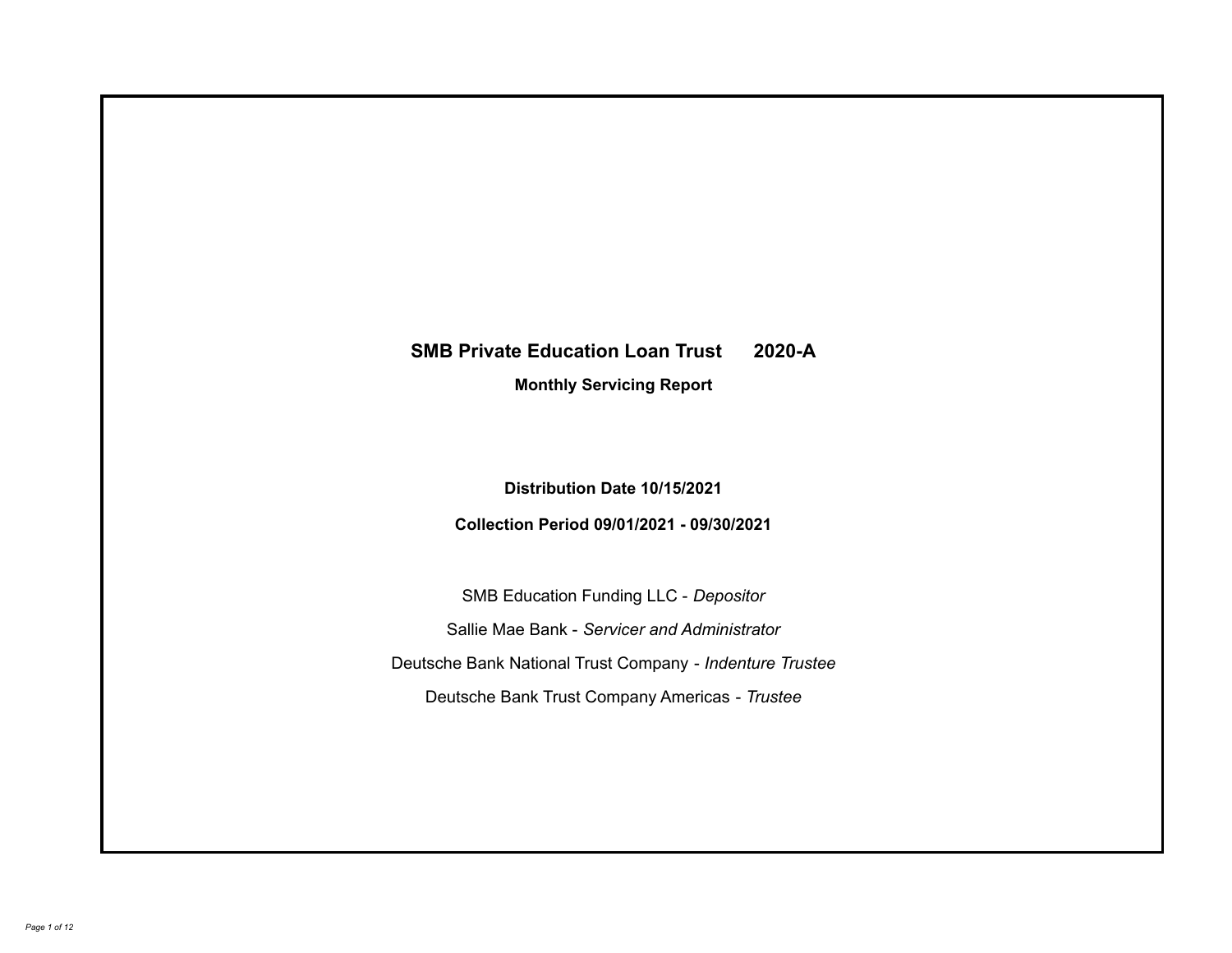A

| <b>Student Loan Portfolio Characteristics</b>                                                                             | <b>Settlement Date</b><br>02/12/2020 | 08/31/2021                                         | 09/30/2021                                         |
|---------------------------------------------------------------------------------------------------------------------------|--------------------------------------|----------------------------------------------------|----------------------------------------------------|
| <b>Principal Balance</b><br>Interest to be Capitalized Balance                                                            | \$633,058,651.76<br>43,030,628.43    | \$497,572,338.00<br>36,501,210.28                  | \$487,937,454.29<br>36,931,122.22                  |
| Pool Balance                                                                                                              | \$676,089,280.19                     | \$534,073,548.28                                   | \$524,868,576.51                                   |
| Weighted Average Coupon (WAC)<br>Weighted Average Remaining Term<br>Number of Loans<br>Number of Borrowers<br>Pool Factor | 9.38%<br>138.37<br>54,630<br>52,691  | 8.53%<br>133.56<br>43,820<br>42,395<br>0.789945299 | 8.53%<br>133.66<br>43,250<br>41,855<br>0.776330275 |
| Since Issued Total Constant Prepayment Rate (1)                                                                           |                                      | 12.54%                                             | 12.72%                                             |

| <b>Debt Securities</b> | Cusip/Isin | 09/15/2021       | 10/15/2021       |
|------------------------|------------|------------------|------------------|
| A٦                     | 78449UAA6  | \$10,513,034.21  | \$0.00           |
| A <sub>2</sub> A       | 78449UAB4  | \$320,000,000.00 | \$319,574,785.16 |
| A2B                    | 78449UAC2  | \$50,000,000.00  | \$49,933,560.18  |
|                        | 78449UAD0  | \$47,000,000.00  | \$47,000,000.00  |

| $\sim$<br>◡ | <b>Certificates</b> | <b>Cusip/Isin</b> | 09/15/2021   | 10/15/2021   |
|-------------|---------------------|-------------------|--------------|--------------|
|             | Residual            | 78449UAE8         | \$100,000.00 | \$100,000.00 |

| I D | <b>Account Balances</b>          | 09/15/2021     | 10/15/2021     |
|-----|----------------------------------|----------------|----------------|
|     | Reserve Account Balance          | \$1,729,328.00 | \$1,729,328.00 |
|     |                                  |                |                |
| l E | <b>Asset / Liability</b>         | 09/15/2021     | 10/15/2021     |
|     | Overcollateralization Percentage | 19.95%         | 20.65%         |

\$133,518,387.07

Actual Overcollateralization Amount \$106,560,514.07

Specified Overcollateralization Amount

(1) For additional information, see 'Since Issued CPR Methodology' found in section VIII of this report .

\$108,360,231.17 \$131,217,144.13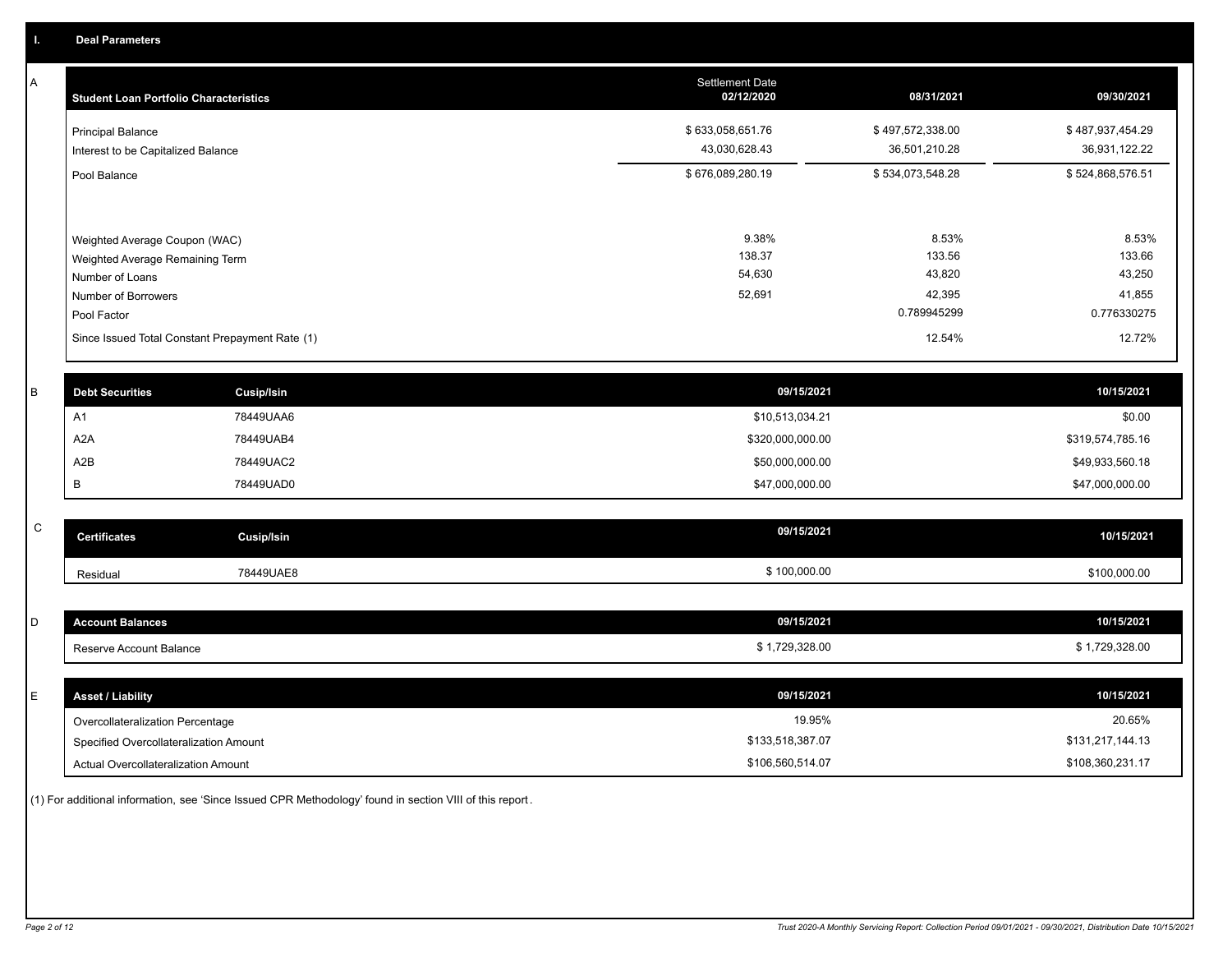## **II. 2020-A Trust Activity 09/01/2021 through 09/30/2021**

| $\mathsf{A}$ | <b>Student Loan Principal Receipts</b> |                |
|--------------|----------------------------------------|----------------|
|              | <b>Borrower Principal</b>              | 9,332,779.90   |
|              | Seller Principal Reimbursement         | 0.00           |
|              | Servicer Principal Reimbursement       | 0.00           |
|              | <b>Other Principal Deposits</b>        | 152,983.62     |
|              | <b>Total Principal Receipts</b>        | \$9,485,763.52 |

### B **Student Loan Interest Receipts**

| <b>Total Interest Receipts</b>  | \$2,547,886.31 |
|---------------------------------|----------------|
| Other Interest Deposits         | 3,700.48       |
| Servicer Interest Reimbursement | 0.00           |
| Seller Interest Reimbursement   | 0.00           |
| Borrower Interest               | 2,544,185.83   |

| C       | <b>Recoveries on Realized Losses</b>                             | \$64,423.46     |
|---------|------------------------------------------------------------------|-----------------|
| D       | <b>Investment Income</b>                                         | \$265.04        |
| Е.      | <b>Funds Borrowed from Next Collection Period</b>                | \$0.00          |
| F.      | Funds Repaid from Prior Collection Period                        | \$0.00          |
| G       | Loan Sale or Purchase Proceeds                                   | \$0.00          |
| H       | Initial Deposits to Distribution Account                         | \$0.00          |
|         | <b>Excess Transferred from Other Accounts</b>                    | \$0.00          |
| J       | <b>Borrower Benefit Reimbursements</b>                           | \$0.00          |
| Κ       | <b>Other Deposits</b>                                            | \$0.00          |
|         | <b>Other Fees Collected</b>                                      | \$0.00          |
| м       | <b>AVAILABLE FUNDS</b>                                           | \$12,098,338.33 |
| N       | Non-Cash Principal Activity During Collection Period             | \$(149, 120.19) |
| $\circ$ | Aggregate Purchased Amounts by the Depositor, Servicer or Seller | \$156,684.10    |
| P       | Aggregate Loan Substitutions                                     | \$0.00          |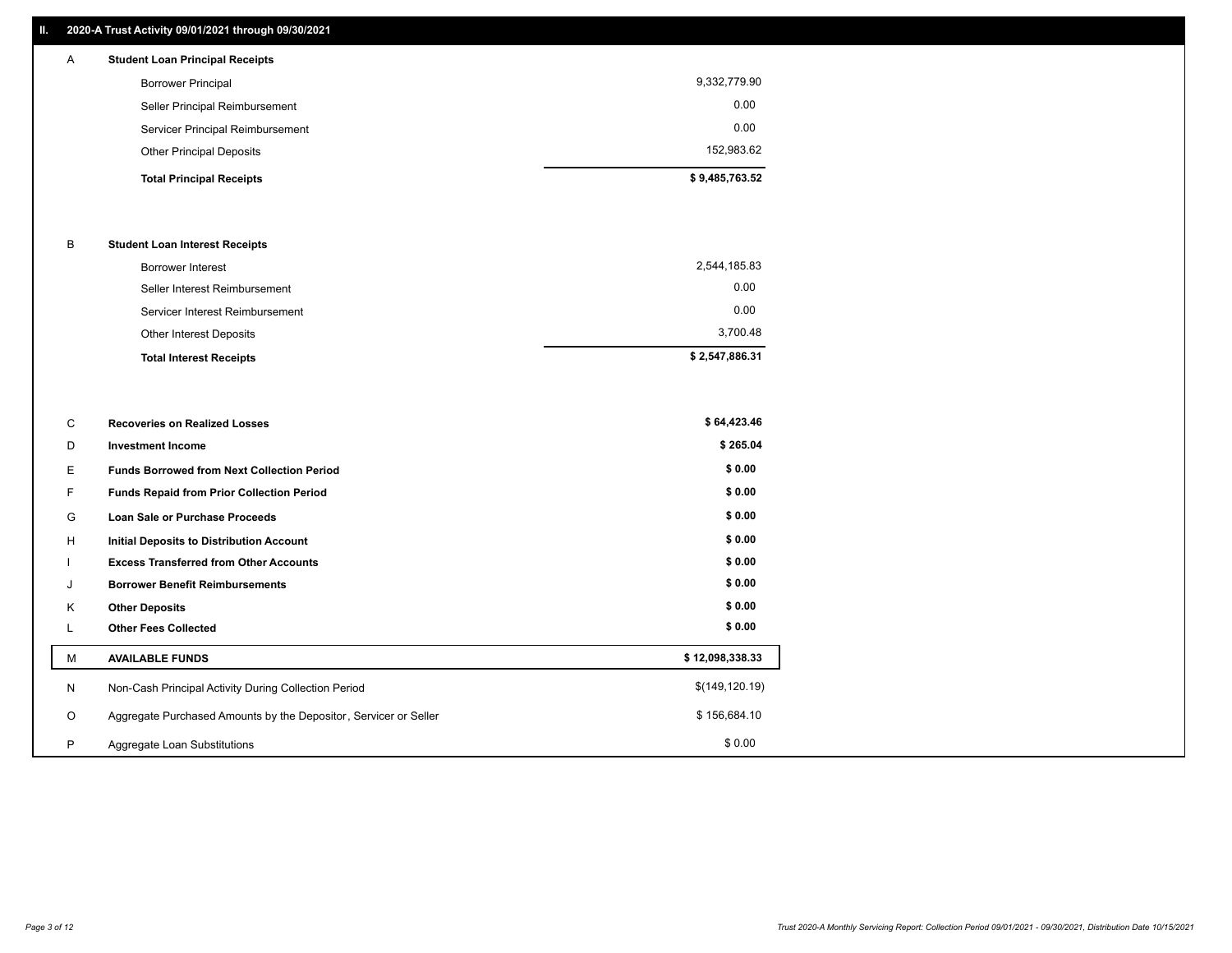| <b>Loans by Repayment Status</b> |                       |                   |         |                                                           |                |                            |                          |         |                                                           |                |                            |
|----------------------------------|-----------------------|-------------------|---------|-----------------------------------------------------------|----------------|----------------------------|--------------------------|---------|-----------------------------------------------------------|----------------|----------------------------|
|                                  |                       |                   |         | 09/30/2021                                                |                |                            |                          |         | 08/31/2021                                                |                |                            |
|                                  |                       | Wtd Avg<br>Coupon | # Loans | Principal and<br><b>Interest Accrued</b><br>to Capitalize | % of Principal | % of Loans in<br>Repay (1) | <b>Wtd Avg</b><br>Coupon | # Loans | Principal and<br><b>Interest Accrued</b><br>to Capitalize | % of Principal | % of Loans in<br>Repay (1) |
| INTERIM:                         | IN SCHOOL             | 9.77%             | 3,573   | \$53,059,061.30                                           | 10.109%        | $-$ %                      | 9.73%                    | 3,725   | \$54,919,348.97                                           | 10.283%        | $-$ %                      |
|                                  | GRACE                 | 9.64%             | 2,106   | \$32,141,421.19                                           | 6.124%         | $-$ %                      | 9.69%                    | 2,006   | \$30,747,586.00                                           | 5.757%         | $-$ %                      |
|                                  | <b>DEFERMENT</b>      | 9.08%             | 2,583   | \$33,506,010.46                                           | 6.384%         | $-$ %                      | 9.06%                    | 2,416   | \$31,326,449.95                                           | 5.866%         | $-$ %                      |
| <b>REPAYMENT:</b>                | <b>CURRENT</b>        | 8.20%             | 33,481  | \$384,990,129.31                                          | 73.350%        | 94.787%                    | 8.20%                    | 34,042  | \$393,243,521.84                                          | 73.631%        | 94.285%                    |
|                                  | 30-59 DAYS DELINQUENT | 8.70%             | 435     | \$5,944,712.86                                            | 1.133%         | 1.464%                     | 9.15%                    | 434     | \$5,695,504.55                                            | 1.066%         | 1.366%                     |
|                                  | 60-89 DAYS DELINQUENT | 9.27%             | 206     | \$3,018,250.73                                            | 0.575%         | 0.743%                     | 8.92%                    | 184     | \$3,046,791.73                                            | 0.570%         | 0.731%                     |
|                                  | 90+ DAYS DELINQUENT   | 9.14%             | 132     | \$1,935,840.44                                            | 0.369%         | 0.477%                     | 9.05%                    | 126     | \$1,732,010.87                                            | 0.324%         | 0.415%                     |
|                                  | <b>FORBEARANCE</b>    | 8.67%             | 734     | \$10,273,150.22                                           | 1.957%         | 2.529%                     | 8.91%                    | 887     | \$13,362,334.37                                           | 2.502%         | 3.204%                     |
| <b>TOTAL</b>                     |                       |                   | 43,250  | \$524,868,576.51                                          | 100.00%        | 100.00%                    |                          | 43,820  | \$534,073,548.28                                          | 100.00%        | 100.00%                    |

Percentages may not total 100% due to rounding \*

1 Loans classified in "Repayment" include any loan for which interim interest only, \$25 fixed payments or full principal and interest payments are due.

|                 |                                                                                                                              | <b>Loans by Borrower Status</b> |         |                                                                  |                |                                |                          |         |                                                                  |                |                                |
|-----------------|------------------------------------------------------------------------------------------------------------------------------|---------------------------------|---------|------------------------------------------------------------------|----------------|--------------------------------|--------------------------|---------|------------------------------------------------------------------|----------------|--------------------------------|
|                 |                                                                                                                              |                                 |         | 09/30/2021                                                       |                |                                | 08/31/2021               |         |                                                                  |                |                                |
|                 |                                                                                                                              | <b>Wtd Avg</b><br>Coupon        | # Loans | <b>Principal and</b><br><b>Interest Accrued</b><br>to Capitalize | % of Principal | % of Loans in<br>P&I Repay (2) | <b>Wtd Avg</b><br>Coupon | # Loans | <b>Principal and</b><br><b>Interest Accrued</b><br>to Capitalize | % of Principal | % of Loans in<br>P&I Repay (2) |
| <b>INTERIM:</b> | IN SCHOOL                                                                                                                    | 9.25%                           | 7,318   | \$109,456,862.34                                                 | 20.854%        | $-$ %                          | 9.24%                    | 7,601   | \$112,712,580.78                                                 | 21.104%        | $-$ %                          |
|                 | <b>GRACE</b>                                                                                                                 | 9.12%                           | 4,398   | \$65,774,644.95                                                  | 12.532%        | $-$ %                          | 9.13%                    | 4,245   | \$63,934,870.83                                                  | 11.971%        | $-$ %                          |
|                 | <b>DEFERMENT</b>                                                                                                             | 8.70%                           | 4,763   | \$60,730,457.86                                                  | 11.571%        | $-$ %                          | 8.67%                    | 4,434   | \$56,468,879.65                                                  | 10.573%        | $-$ %                          |
| P&I REPAYMENT:  | <b>CURRENT</b>                                                                                                               | 8.03%                           | 25,325  | \$268,433,647.89                                                 | 51.143%        | 92.914%                        | 8.04%                    | 25,987  | \$278,105,602.24                                                 | 52.073%        | 92.407%                        |
|                 | 30-59 DAYS DELINQUENT                                                                                                        | 8.67%                           | 398     | \$5,565,336.80                                                   | 1.060%         | 1.926%                         | 9.10%                    | 396     | \$5,262,541.59                                                   | 0.985%         | 1.749%                         |
|                 | 60-89 DAYS DELINQUENT                                                                                                        | 9.29%                           | 189     | \$2,834,417.63                                                   | 0.540%         | 0.981%                         | 8.83%                    | 169     | \$2,807,105.16                                                   | 0.526%         | 0.933%                         |
|                 | 90+ DAYS DELINQUENT                                                                                                          | 9.09%                           | 125     | \$1,800,058.82                                                   | 0.343%         | 0.623%                         | 8.95%                    | 119     | \$1,614,831.40                                                   | 0.302%         | 0.537%                         |
|                 | FORBEARANCE                                                                                                                  | 8.67%                           | 734     | \$10,273,150.22                                                  | 1.957%         | 3.556%                         | 8.87%                    | 869     | \$13,167,136.63                                                  | 2.465%         | 4.375%                         |
| <b>TOTAL</b>    |                                                                                                                              |                                 | 43,250  | \$524,868,576.51                                                 | 100.00%        | 100.00%                        |                          | 43,820  | \$534,073,548.28                                                 | 100.00%        | 100.00%                        |
|                 | Percentages may not total 100% due to rounding                                                                               |                                 |         |                                                                  |                |                                |                          |         |                                                                  |                |                                |
|                 | 2 Loans classified in "P&I Repayment" includes only those loans for which scheduled principal and interest payments are due. |                                 |         |                                                                  |                |                                |                          |         |                                                                  |                |                                |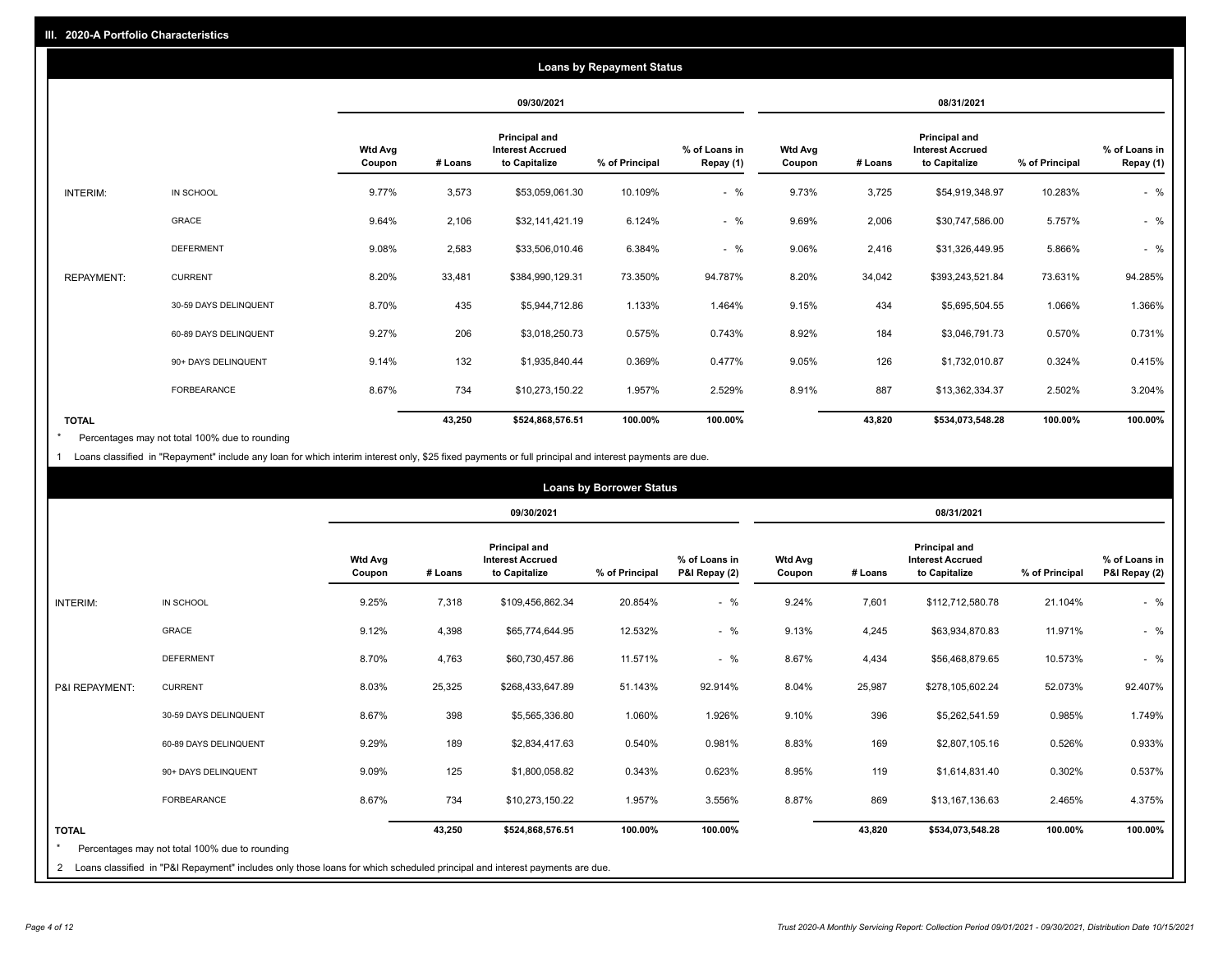|                                                                                                  | 9/30/2021        | 8/31/2021        |  |
|--------------------------------------------------------------------------------------------------|------------------|------------------|--|
| Pool Balance                                                                                     | \$524,868,576.51 | \$534,073,548.28 |  |
| Total # Loans                                                                                    | 43,250           | 43,820           |  |
| Total # Borrowers                                                                                | 41,855           | 42,395           |  |
| Weighted Average Coupon                                                                          | 8.53%            | 8.53%            |  |
| Weighted Average Remaining Term                                                                  | 133.66           | 133.56           |  |
| Percent of Pool - Cosigned                                                                       | 92.9%            | 92.9%            |  |
| Percent of Pool - Non Cosigned                                                                   | 7.1%             | 7.1%             |  |
| Borrower Interest Accrued for Period                                                             | \$3,414,459.64   | \$3,592,207.03   |  |
| Outstanding Borrower Interest Accrued                                                            | \$40,477,342.72  | \$40,138,874.26  |  |
| Gross Principal Realized Loss - Periodic *                                                       | \$625,057.14     | \$448,320.20     |  |
| Gross Principal Realized Loss - Cumulative *                                                     | \$8,549,935.65   | \$7,924,878.51   |  |
| Recoveries on Realized Losses - Periodic                                                         | \$64,423.46      | \$76,627.25      |  |
| Recoveries on Realized Losses - Cumulative                                                       | \$762,937.65     | \$698,514.19     |  |
| Net Losses - Periodic                                                                            | \$560,633.68     | \$371,692.95     |  |
| Net Losses - Cumulative                                                                          | \$7,786,998.00   | \$7,226,364.32   |  |
| Non-Cash Principal Activity - Capitalized Interest                                               | \$477,186.46     | \$818,949.37     |  |
| Since Issued Total Constant Prepayment Rate (CPR) (1)                                            | 12.72%           | 12.54%           |  |
| <b>Loan Substitutions</b>                                                                        | \$0.00           | \$0.00           |  |
| <b>Cumulative Loan Substitutions</b>                                                             | \$0.00           | \$0.00           |  |
| <b>Unpaid Servicing Fees</b>                                                                     | \$0.00           | \$0.00           |  |
| <b>Unpaid Administration Fees</b>                                                                | \$0.00           | \$0.00           |  |
| <b>Unpaid Carryover Servicing Fees</b>                                                           | \$352,720.89     | \$352,720.89     |  |
| Note Interest Shortfall                                                                          | \$0.00           | \$0.00           |  |
| Loans in Modification                                                                            | \$18,219,884.74  | \$18,290,275.13  |  |
| % of Loans in Modification as a % of Loans in Repayment (P&I)                                    | 6.54%            | 6.36%            |  |
|                                                                                                  |                  |                  |  |
| % Annualized Gross Principal Realized Loss - Periodic as a %<br>of Loans in Repayment (P&I) * 12 | 2.69%            | 1.87%            |  |

\* In accordance with the Servicer's current policies and procedures, after September 1, 2017 loans subject to bankruptcy claims generally will not be reported as a charged- off unless and until they are delinquent for 120

1.26% 1.17%

(1) For additional information, see 'Since Issued CPR Methodology' found in section VIII of this report .

% Gross Principal Realized Loss - Cumulative as a % of

Original Pool Balance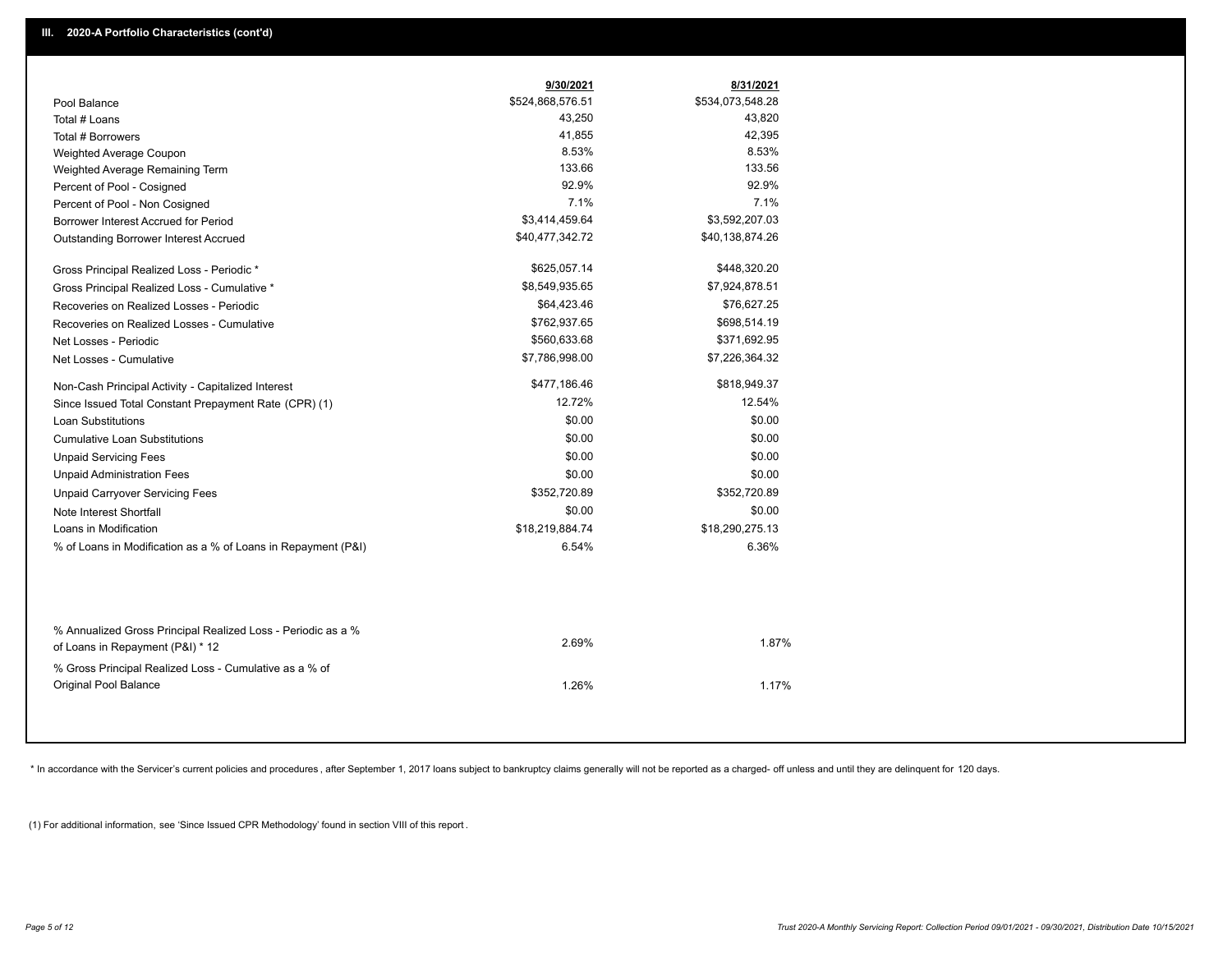## **Loan Program**

A

|                                    | Weighted<br>Average | # LOANS | <b>\$ AMOUNT</b> | $%$ *    |
|------------------------------------|---------------------|---------|------------------|----------|
| - Smart Option Interest-Only Loans | 7.42%               | 10,809  | \$97,136,649.26  | 18.507%  |
| - Smart Option Fixed Pay Loans     | 8.56%               | 10,965  | \$163,601,644.80 | 31.170%  |
| - Smart Option Deferred Loans      | 8.92%               | 21,476  | \$264,130,282.45 | 50.323%  |
| - Other Loan Programs              | $0.00\%$            |         | \$0.00           | 0.000%   |
| <b>Total</b>                       | 8.53%               | 43,250  | \$524,868,576.51 | 100.000% |

\* Percentages may not total 100% due to rounding

B

C

**Index Type**

|                       | Weighted<br>Average | # LOANS | <b>\$ AMOUNT</b> | $%$ *     |
|-----------------------|---------------------|---------|------------------|-----------|
| - Fixed Rate Loans    | 9.57%               | 17,755  | \$230,351,153.19 | 43.887%   |
| - LIBOR Indexed Loans | 7.71%               | 25,495  | \$294,517,423.32 | 56.113%   |
| - Other Index Rates   | $0.00\%$            |         | \$0.00           | $0.000\%$ |
| <b>Total</b>          | 8.53%               | 43,250  | \$524,868,576.51 | 100.000%  |

\* Percentages may not total 100% due to rounding

# **Weighted Average Recent FICO**

| # LOANS | <b>\$ AMOUNT</b> | $%$ *    |
|---------|------------------|----------|
| 2,139   | \$25,112,499.73  | 4.785%   |
| 2,300   | \$27,636,647.72  | 5.265%   |
| 4,499   | \$55,689,802.22  | 10.610%  |
| 9,679   | \$119,740,750.84 | 22.813%  |
| 24,631  | \$296,670,451.65 | 56.523%  |
| 2       | \$18,424.35      | 0.004%   |
| 43,250  | \$524,868,576.51 | 100.000% |
|         |                  |          |
|         |                  |          |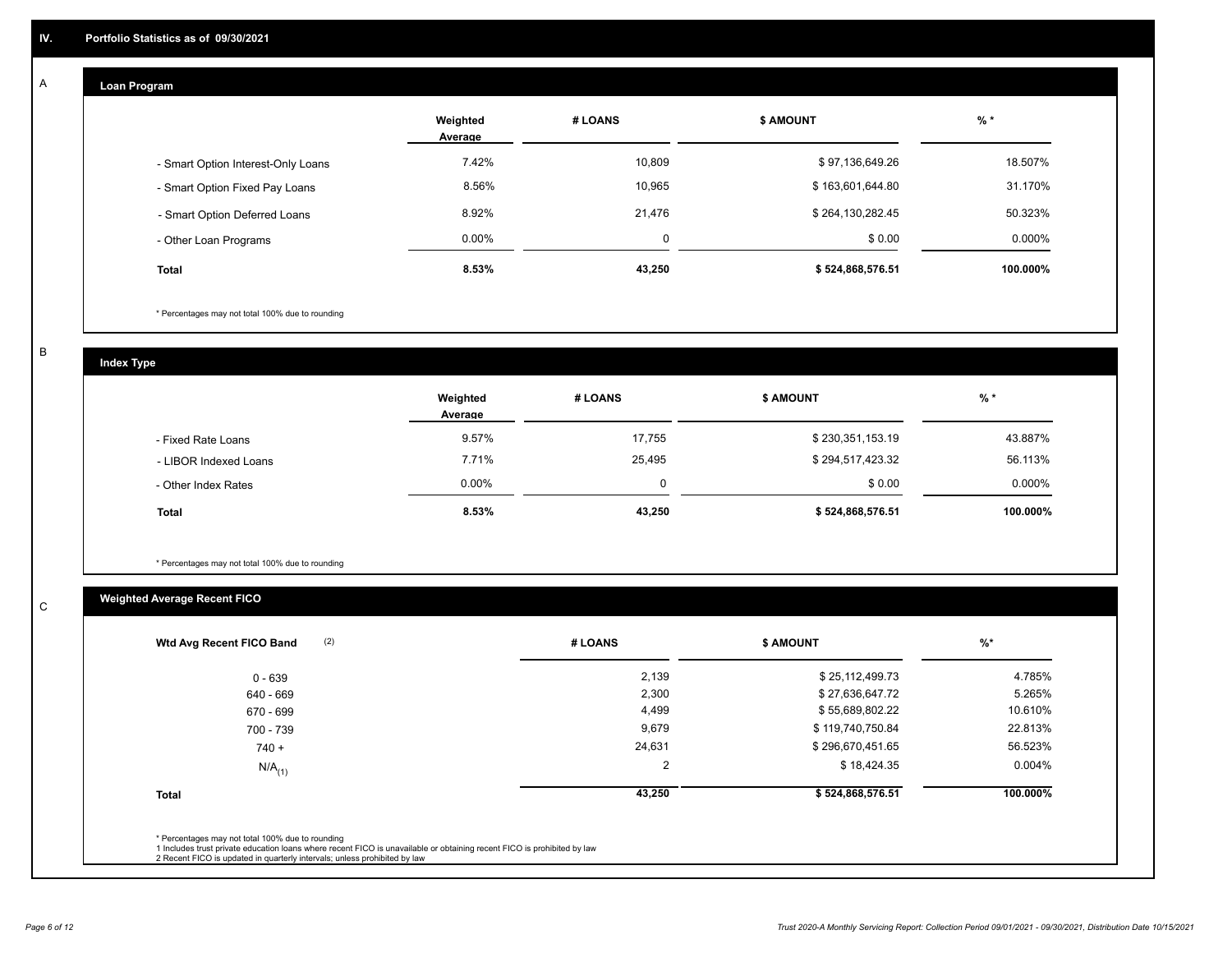| ٧. |       | 2020-A Reserve Account and Principal Distribution Calculations                       |                  |  |
|----|-------|--------------------------------------------------------------------------------------|------------------|--|
| А. |       | <b>Reserve Account</b>                                                               |                  |  |
|    |       | Specified Reserve Account Balance                                                    | \$1,729,328.00   |  |
|    |       | Actual Reserve Account Balance                                                       | \$1,729,328.00   |  |
| В. |       | <b>Principal Distribution Amount</b>                                                 |                  |  |
|    | i.    | Class A Notes Outstanding                                                            | \$380,513,034.21 |  |
|    | ii.   | Pool Balance                                                                         | \$524,868,576.51 |  |
|    | iii.  | First Priority Principal Distribution Amount (i - ii)                                | \$0.00           |  |
|    | iv.   | Class A and B Notes Outstanding                                                      | \$427,513,034.21 |  |
|    | ν.    | First Priority Principal Distribution Amount                                         | \$0.00           |  |
|    | vi.   | Pool Balance                                                                         | \$524,868,576.51 |  |
|    | vii.  | Specified Overcollateralization Amount                                               | \$131,217,144.13 |  |
|    | viii. | Regular Principal Distribution Amount (if (iv > 0, (iv - v) - (vi - vii))            | \$33,861,601.83  |  |
|    | ix.   | Pool Balance                                                                         | \$524,868,576.51 |  |
|    | х.    | 10% of Initial Pool Balance                                                          | \$67,608,928.02  |  |
|    | xi.   | First Priority Principal Distribution Amount                                         | \$0.00           |  |
|    | xii.  | Regular Principal Distribution Amount                                                | \$33,861,601.83  |  |
|    | xiii. | Available Funds (after payment of waterfall items A through I)                       | \$0.00           |  |
|    |       | xiv. Additional Principal Distribution Amount (if(vi <= x,min(xiii, vi - xi - xii))) | \$0.00           |  |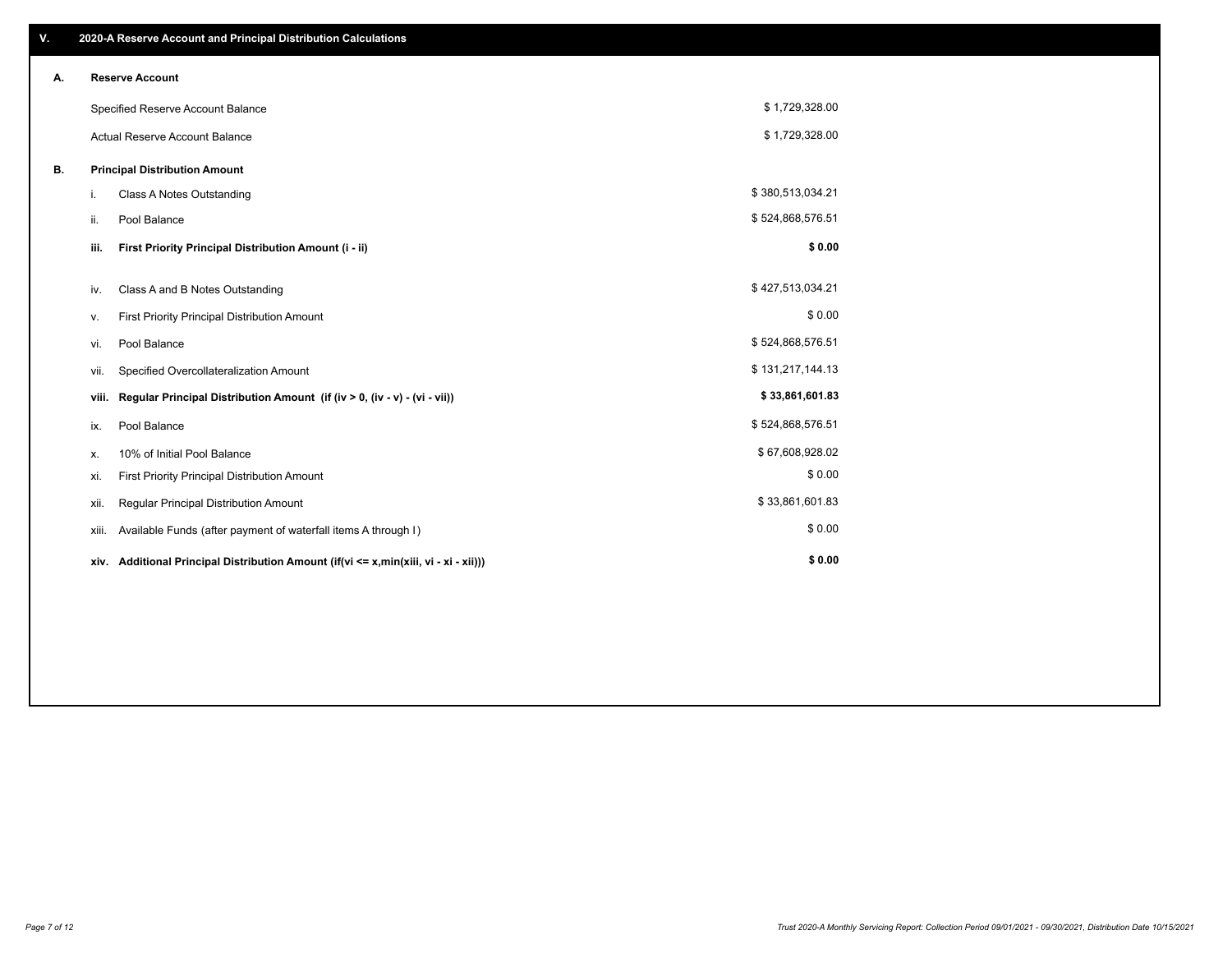|    |                                                         | Paid            | <b>Funds Balance</b> |
|----|---------------------------------------------------------|-----------------|----------------------|
|    |                                                         |                 |                      |
|    | <b>Total Available Funds</b>                            |                 | \$12,098,338.33      |
| A  | <b>Trustee Fees</b>                                     | \$0.00          | \$12,098,338.33      |
| В  | <b>Servicing Fees</b>                                   | \$331,714.89    | \$11,766,623.44      |
| C  | i. Administration Fees                                  | \$8,333.00      | \$11,758,290.44      |
|    | ii. Unreimbursed Administrator Advances plus any Unpaid | \$0.00          | \$11,758,290.44      |
| D  | Class A Noteholders Interest Distribution Amount        | \$636,101.57    | \$11,122,188.87      |
| E. | <b>First Priority Principal Payment</b>                 | \$0.00          | \$11,122,188.87      |
| F. | Class B Noteholders Interest Distribution Amount        | \$117,500.00    | \$11,004,688.87      |
| G  | <b>Reinstatement Reserve Account</b>                    | \$0.00          | \$11,004,688.87      |
| H  | Regular Principal Distribution                          | \$11,004,688.87 | \$0.00               |
|    | <b>Carryover Servicing Fees</b>                         | \$0.00          | \$0.00               |
| J  | Additional Principal Distribution Amount                | \$0.00          | \$0.00               |
| K  | Unpaid Expenses of Trustee                              | \$0.00          | \$0.00               |
| L  | Unpaid Expenses of Administrator                        | \$0.00          | \$0.00               |
| М  | Remaining Funds to the Residual Certificateholders      | \$0.00          | \$0.00               |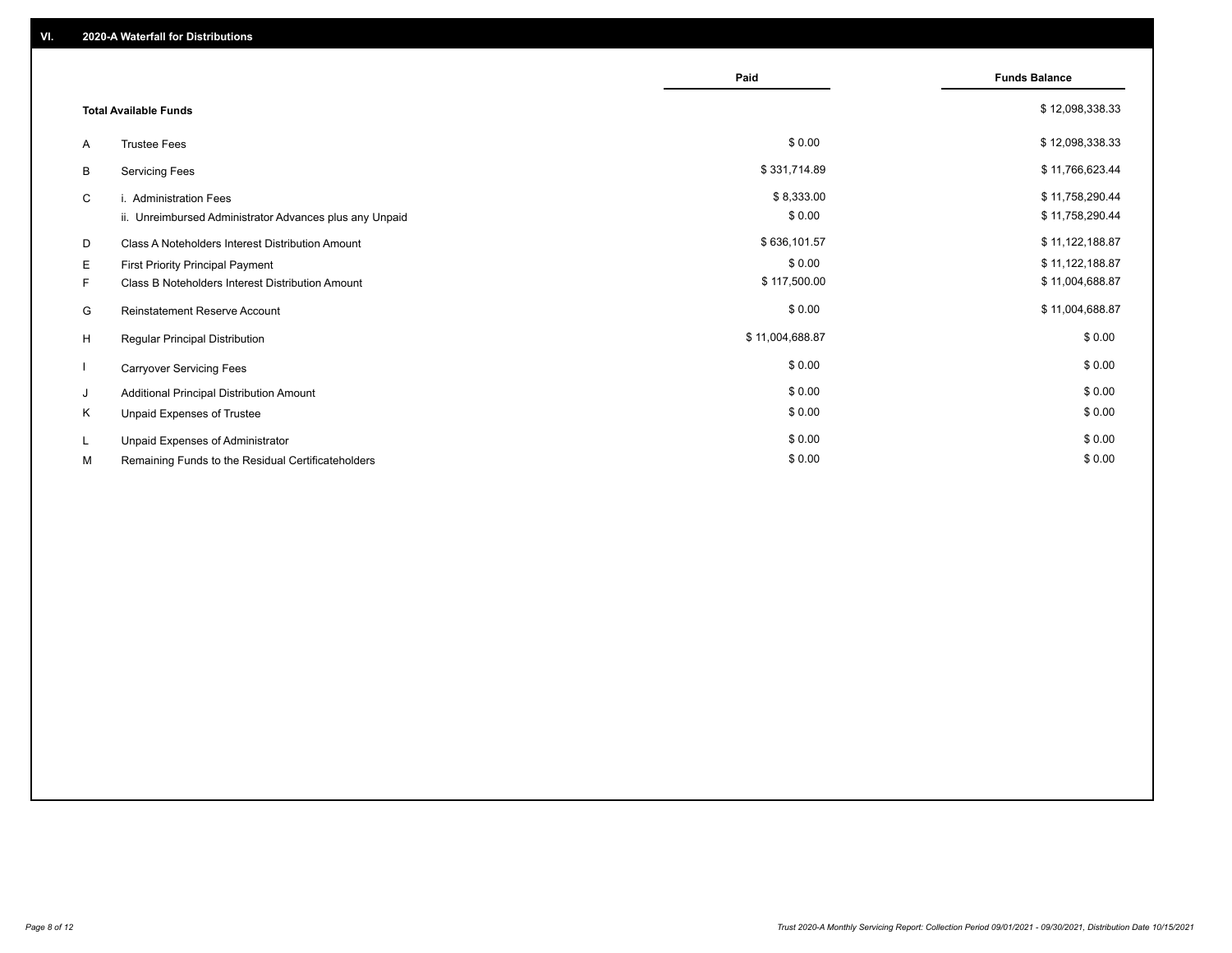| <b>Distribution Amounts</b>                                |                         |                         |                         |
|------------------------------------------------------------|-------------------------|-------------------------|-------------------------|
|                                                            | A <sub>1</sub>          | A <sub>2</sub> A        | A <sub>2</sub> B        |
| Cusip/Isin                                                 | 78449UAA6               | 78449UAB4               | 78449UAC2               |
| <b>Beginning Balance</b>                                   | \$10,513,034.21         | \$320,000,000.00        | \$50,000,000.00         |
| Index                                                      | <b>LIBOR</b>            | <b>FIXED</b>            | <b>LIBOR</b>            |
| Spread/Fixed Rate                                          | 0.30%                   | 2.23%                   | 0.83%                   |
| Record Date (Days Prior to Distribution)                   | 1 NEW YORK BUSINESS DAY | 1 NEW YORK BUSINESS DAY | 1 NEW YORK BUSINESS DAY |
| <b>Accrual Period Begin</b>                                | 9/15/2021               | 9/15/2021               | 9/15/2021               |
| <b>Accrual Period End</b>                                  | 10/15/2021              | 10/15/2021              | 10/15/2021              |
| Daycount Fraction                                          | 0.08333333              | 0.08333333              | 0.08333333              |
| Interest Rate*                                             | 0.38375%                | 2.23000%                | 0.91375%                |
| <b>Accrued Interest Factor</b>                             | 0.000319792             | 0.001858333             | 0.000761458             |
| <b>Current Interest Due</b>                                | \$3,361.98              | \$594,666.67            | \$38,072.92             |
| Interest Shortfall from Prior Period Plus Accrued Interest | $\mathsf{\$}$ -         | $$ -$                   | $\mathsf{\$}$ -         |
| <b>Total Interest Due</b>                                  | \$3,361.98              | \$594,666.67            | \$38,072.92             |
| <b>Interest Paid</b>                                       | \$3,361.98              | \$594,666.67            | \$38,072.92             |
| Interest Shortfall                                         | $\mathsf{\$}$ -         | $$ -$                   | $\mathsf{\$}$ -         |
| <b>Principal Paid</b>                                      | \$10,513,034.21         | \$425,214.84            | \$66,439.82             |
| <b>Ending Principal Balance</b>                            | $\mathcal{S}$ -         | \$319,574,785.16        | \$49,933,560.18         |
| Paydown Factor                                             | 0.048004722             | 0.001328796             | 0.001328796             |
| <b>Ending Balance Factor</b>                               | 0.000000000             | 0.998671204             | 0.998671204             |

\* Pay rates for Current Distribution. For the interest rates applicable to the next distribution date, please see https://www.salliemae.com/about/investors/data/SMBabrate.txt.

**VII. 2020-A Distributions**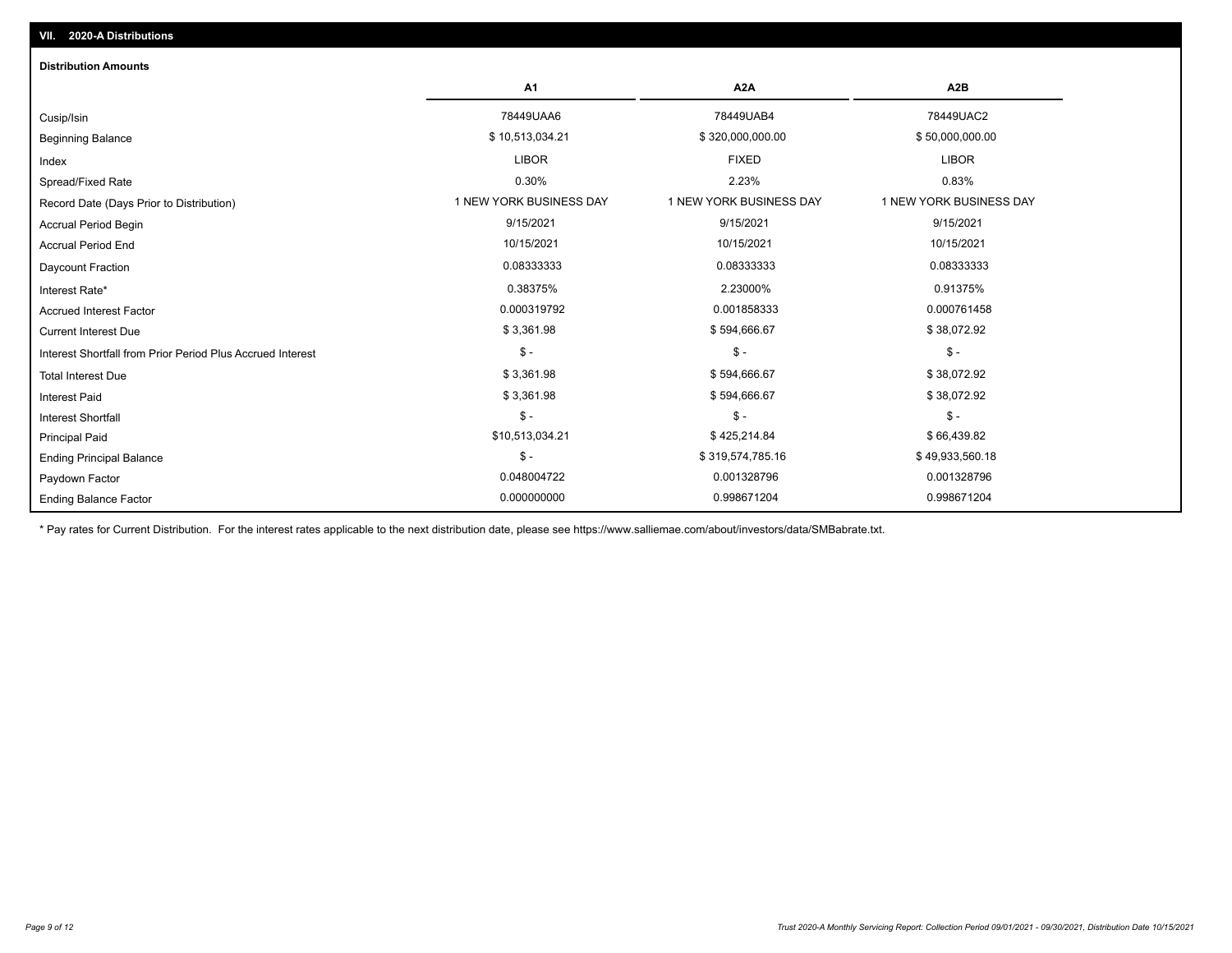| VII. 2020-A Distributions                                  |                         |
|------------------------------------------------------------|-------------------------|
| <b>Distribution Amounts</b>                                |                         |
|                                                            | В                       |
| Cusip/Isin                                                 | 78449UAD0               |
| <b>Beginning Balance</b>                                   | \$47,000,000.00         |
| Index                                                      | <b>FIXED</b>            |
| Spread/Fixed Rate                                          | 3.00%                   |
| Record Date (Days Prior to Distribution)                   | 1 NEW YORK BUSINESS DAY |
| Accrual Period Begin                                       | 9/15/2021               |
| <b>Accrual Period End</b>                                  | 10/15/2021              |
| Daycount Fraction                                          | 0.08333333              |
| Interest Rate*                                             | 3.00000%                |
| Accrued Interest Factor                                    | 0.002500000             |
| <b>Current Interest Due</b>                                | \$117,500.00            |
| Interest Shortfall from Prior Period Plus Accrued Interest | $\mathsf{\$}$ -         |
| <b>Total Interest Due</b>                                  | \$117,500.00            |
| Interest Paid                                              | \$117,500.00            |
| Interest Shortfall                                         | $\mathcal{S}$ -         |
| <b>Principal Paid</b>                                      | $\mathcal{S}$ -         |
| <b>Ending Principal Balance</b>                            | \$47,000,000.00         |
| Paydown Factor                                             | 0.000000000             |
| <b>Ending Balance Factor</b>                               | 1.000000000             |

\* Pay rates for Current Distribution. For the interest rates applicable to the next distribution date, please see https://www.salliemae.com/about/investors/data/SMBabrate.txt.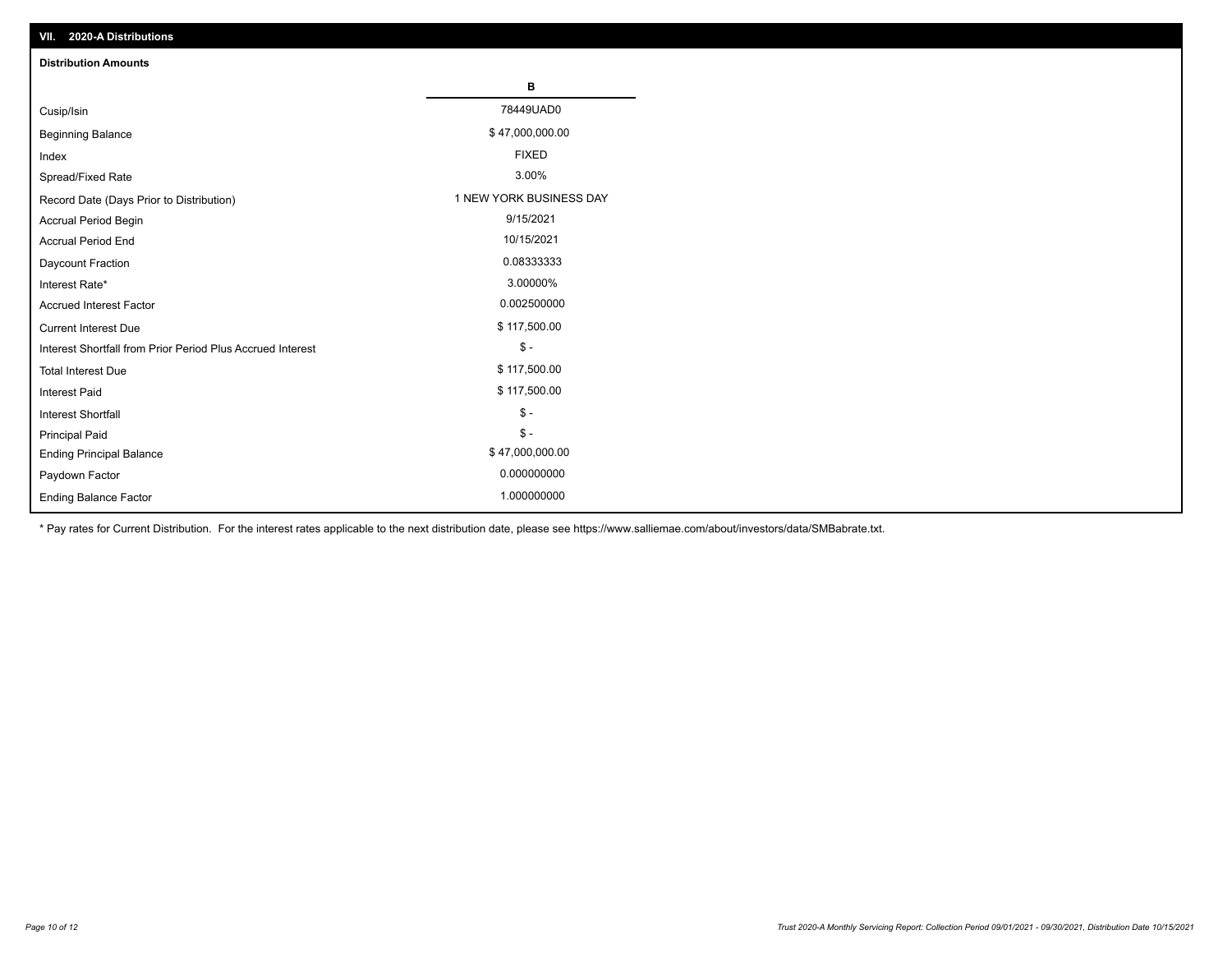## **Since Issued Total CPR**

$$
\text{total CPR} = 1 - \left(\frac{APB}{PPB}\right)^{\left(\frac{12}{MSC}\right)}
$$

APB = Actual period-end Pool Balance PPB = Projected period-end Pool Balance assuming no prepayments and no defaults Pool Balance = Sum(Principal Balance + Interest Accrued to Capitalize Balance) MSC = Months Since Cut-Off

I J Ι

### **Since-Issued Total Constant Prepayment Rate (CPR)**

Since-Issued Total CPR measures prepayments, both voluntary and involuntary, for a trust student loan pool over the life of a transaction. For each trust distribution, the actual month-end pool balance is compared against a month-end pool balance originally projected at issuance assuming no prepayments and defaults. For purposes of Since- Issued Total CPR calculations, projected period end pool balance assumes in-school status loans have up to a six month grace period before moving to repayment, grace status loans remain in grace status until their status end date and then to move to full principal and interest repayment, loans subject to interim interest or fixed payments during their in-school and grace period continue paying interim interest or fixed payments until full